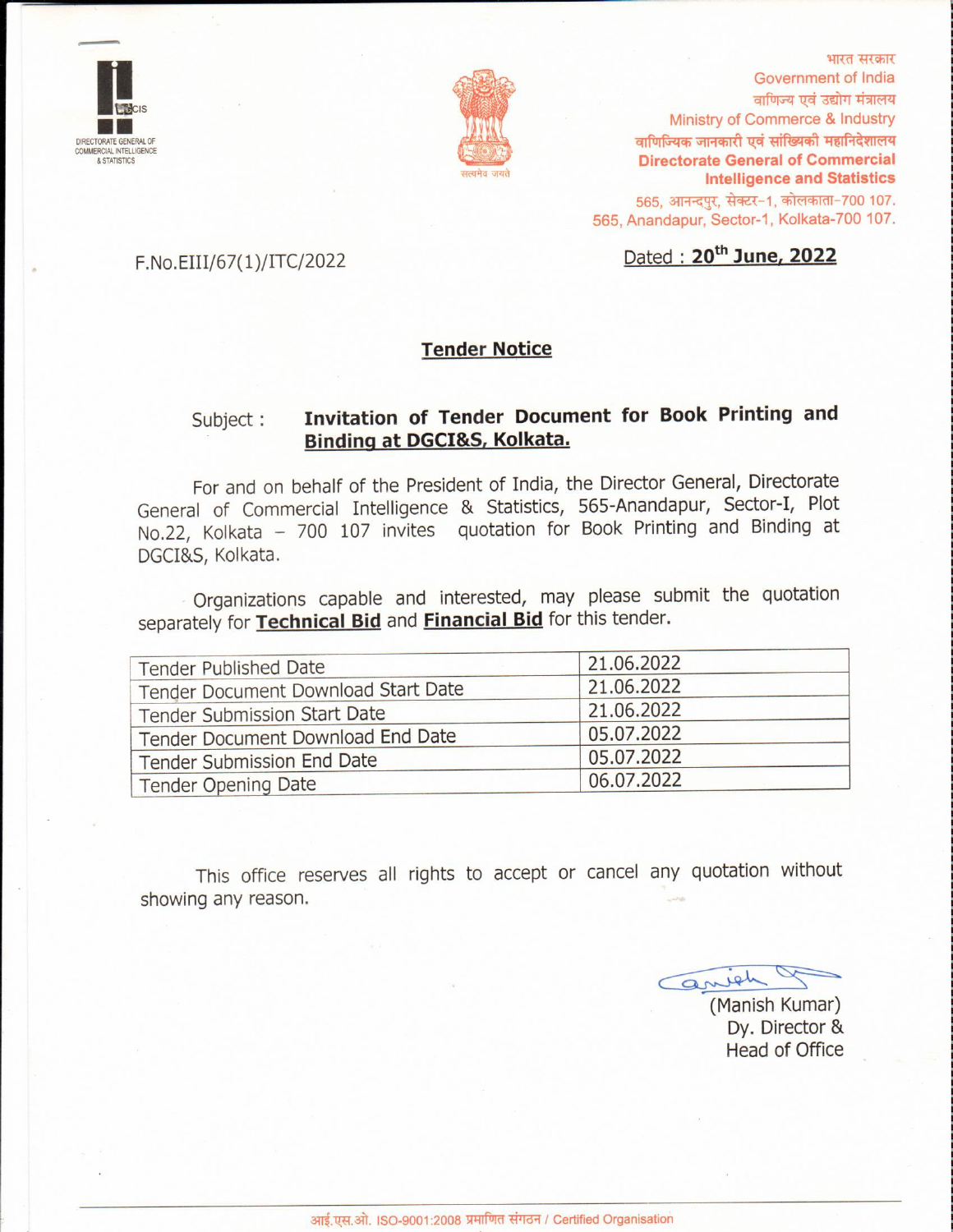GOVERNMENT OF INDIA MINISTRY OF COMMERCE & INDUSTRY DIRECTORATE GENERAL OF COMMERCIAL INTELLIGENCE & STATISTICS VANIJYA TATHYA SADAN 565 – ANANDAPUR, SECTOR-I, PLOT NO.22 KOLKATA – 700 107.

# **TENDER DOCUMENT FOR**

**Book printing and binding at DGCI&S, Kolkata**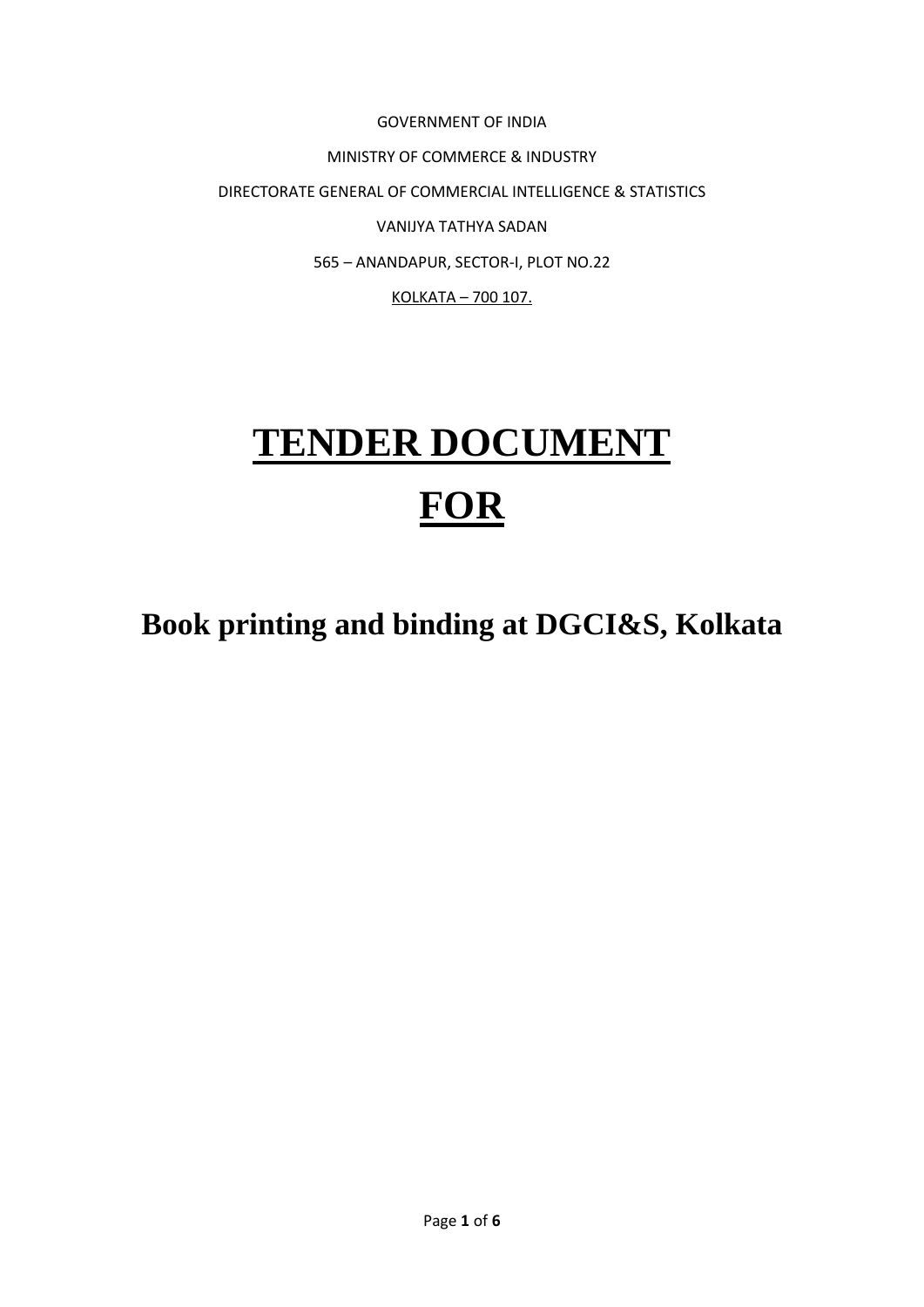#### **SCOPE OF WORK**

The Tender is invited from reputed Firms / Companies for following work:

#### **1. TYPE 1: Composting, Printing and binding**

- a. Quantity: 300 numbers
- b. Size: 7"X9.5"
- c. Total page: 136 (with cover page)
	- d. Inside colour page: 4 page
	- e. Inside B/W page: 132 page.
- f. Cover page: 300 Gsm Art Paper
- g. Inside paper: Colour page :130 Gsm and B/W page: 80 Gsm
- h. Lamination: Glossy
- i. Binding: Perfect Binding

#### **2. TYPE 2: Composting, Printing and binding**

- a. Quantity: 200 numbers
- b. Size: Cover : 9"X11.5" ; Inside : 8.5"X11.75" (A4 Paper)
- c. Total page: 833 (with cover page)
- d. Inside B/W page: All (Excluding cover which is colour)
- e. Inside paper: 70 Gsm
- f. Cover Page: Bicolour
- g. Cover paper: 130 GSM Art paper
- h. Cover lamination: Glossy
- i. Binding: Hard bound with rexine port and side corner
- j. Postani: 100 GSM maplitho

#### **3. TYPE 3: Composting, Printing and binding**

- a. Quantity: 100 numbers
- b. Size: Cover : 9"X11.5" ; Inside : 8.5"X11.75" (A4 Paper)
- c. Total page: 374 (with cover page)
- d. Inside B/W page: All (Excluding cover which is colour)
- e. Inside paper: 70 Gsm
- f. Cover Page: Bicolour
- g. Cover paper: 130 GSM Art paper
- h. Cover lamination: Glossy
- i. Binding: Hard bound with rexine port and side corner
- j. Postani: 100 GSM maplitho

#### **General Terms and Conditions**

- 1. The rates are all inclusive.
- 2. The contracting Company/Firm/Agency shall not be allowed to transfer, assign, pledge or sub-contract its rights and liabilities under this contract to any other agency without the prior written consent of this Directorate.
- 3. The bidder having a registered office in West Bengal may be preferred.
- 4. The bidder shall attach copy of PAN Card.
- 5. The rates mentioned in the financial bid shall be inclusive of all taxes and duties and any other taxes as applicable. Any variation in the above said taxes till the completion of service will also be in the bidder's account.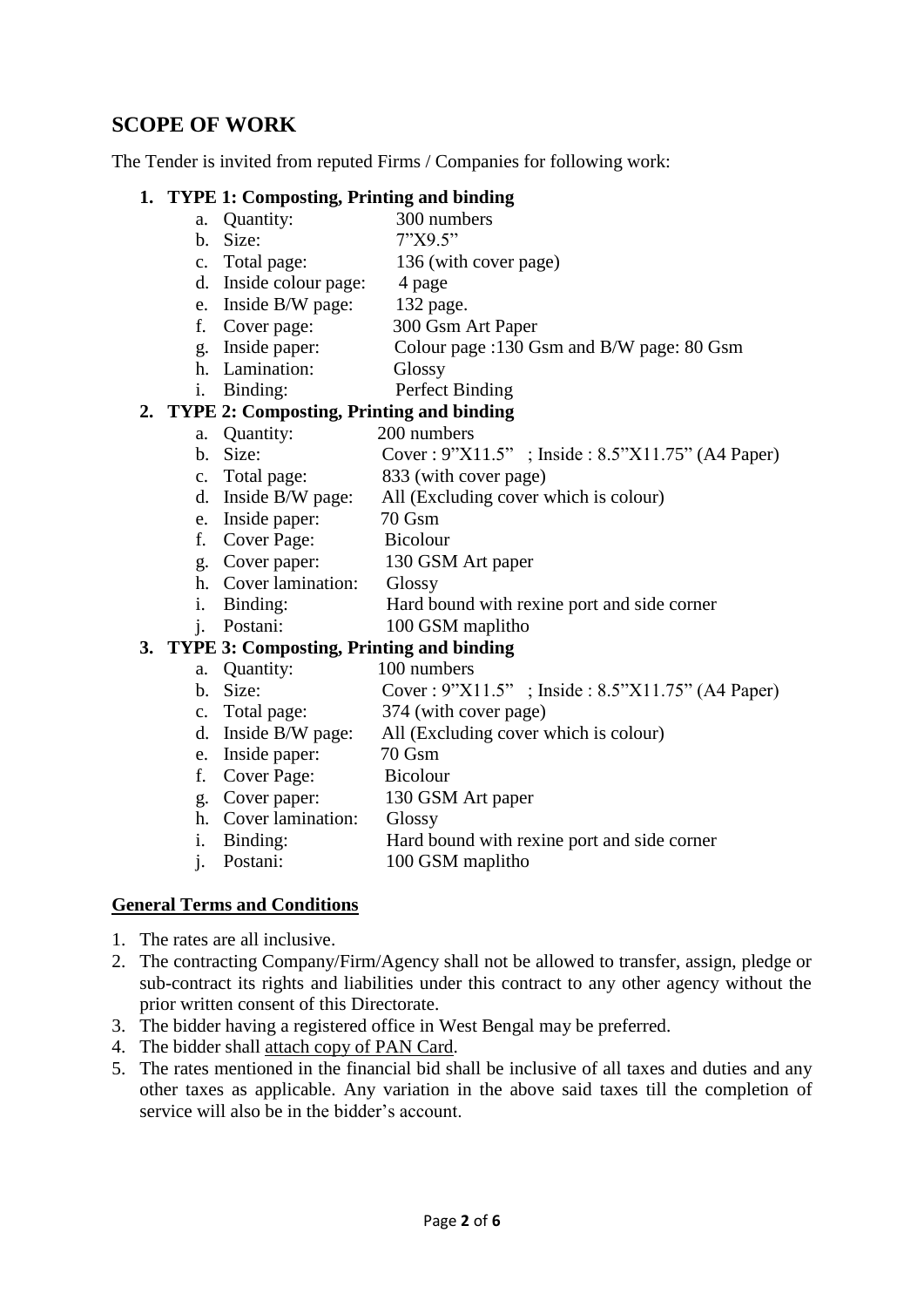#### **Additional Conditions/Requirements**

- 1. The Tender will be accepted by the Competent Authority in DGCI&S as per the rules/instructions issued by the Government of India from time to time in the matter.
- 2. The Directorate reserves the right to reject any or all Tenders/extend the date of opening of Tender etc. without assigning any reasons thereof.
- 3. In addition to its right to determine the contract upon fault of the Successful Bidder, the Directorate reserves the right to cancel the contract without assigning any reasons and also reserves the right either to pay or not to pay the Successful Bidder for either part of the contract work or whole of the contract work executed, if they are not according to the directorate's specifications and complete satisfaction.
- 4. Furnishing fake information on all or any requisite documents may lead to rejection of the quotation/application.

## **Legal**

- 1. The successful Company/Firm/Agency shall maintain all statutory registers under the Law. The agency shall produce the same on demand to the concerned authority of this Directorate or any other authority under the Law.
- 2. The Tax Deduction at Source (TDS) shall be deducted as per the provisions of Income Tax Department, as amended from time to time and a certificate to this effect shall be provided to the agency by this Directorate.
- 3. In case of breach of any terms and conditions attached to this contract, this Directorate reserves right to terminate the contract without assigning any reasons.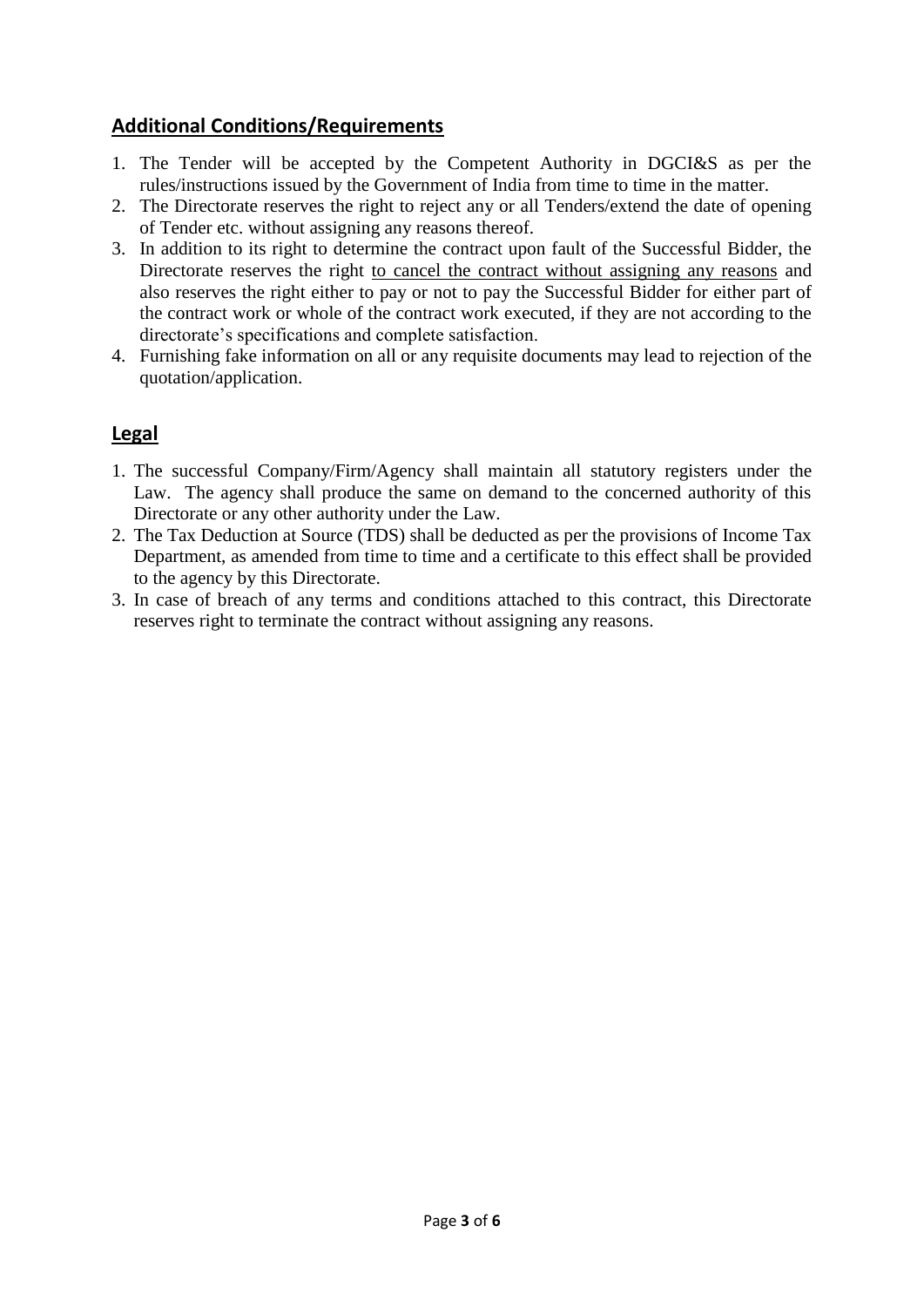## **(ANNEXURE-I)**

## **Submission of Technical Bid:**

- 1. Name of the Bidding Agency :
- 2. Contact Address :
- 3. Contact No./Details :
	- a. Mobile No. :
	- b. E-mail ID. :
- 4. PAN (Attached attested copy) :
- 5. G.S.T. Registration No. (Attach attested copy) :
- 6. Registered in West Bengal (Attach attested copy) :
- 7. Additional Information, if any

Date: Name:

Place:

(Signature & Seal of Bidding Agency)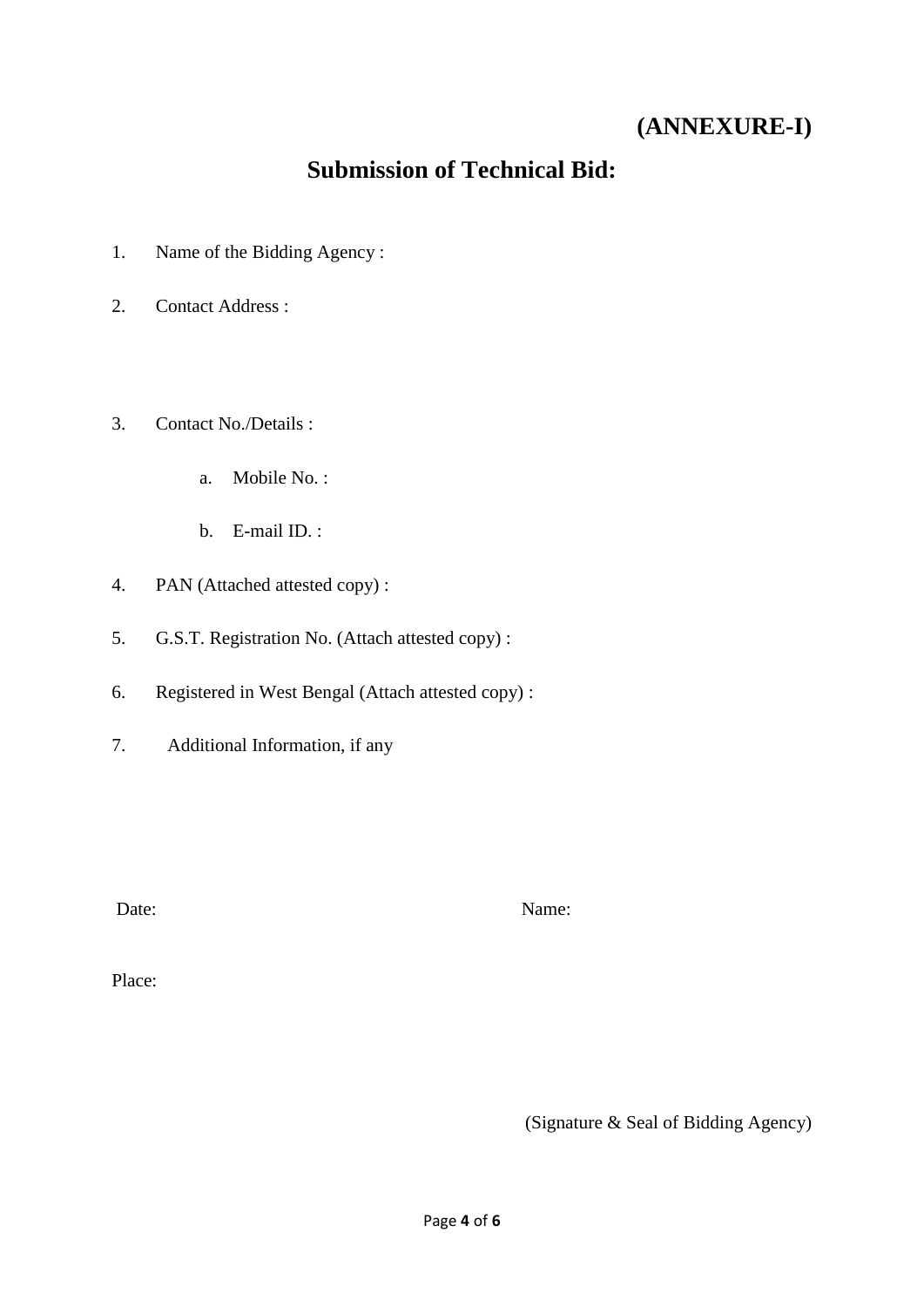## **(ANNEXURE-II)**

#### **Financial Bid Specifications:**

| Sl.          | Particulars*      | Quantity          | Unit Rate in Rs | $GST$ $%$ | Unit rate | Total     |
|--------------|-------------------|-------------------|-----------------|-----------|-----------|-----------|
| No.          |                   | $\left( a\right)$ | (b)             | (c)       | with GST  | $(a * d)$ |
|              |                   |                   |                 |           | $(d=b+c)$ |           |
| . .          | <b>TYPE 1</b>     | 300               |                 |           |           |           |
| ◠<br>∠.      | TYPE <sub>2</sub> | 200               |                 |           |           |           |
| $\sim$<br>J. | TYPE 3            | 100               |                 |           |           |           |

\*Particulars defined below

## **1. TYPE 1: Composting, Printing and binding**

- a. Quantity:
- b. Size: 7"X9.5"
- c. Total page: 136 (with cover page)
- d. Inside colour page: 4 page
- e. Inside B/W page: 132 page.
- f. Cover page: 300 Gsm Art Paper
- g. Inside paper: Colour page :130 Gsm and B/W page: 80 Gsm
- h. Lamination: Glossy
- i. Binding: Perfect Binding

#### **2. TYPE 2: Composting, Printing and binding**

- a. Quantity: 200 numbers
- b. Size: Cover : 9"X11.5" ; Inside : 8.5"X11.75" (A4 Paper)
- 
- c. Total page: 833 (with cover page)<br>d. Inside B/W page: All (Excluding cover v All (Excluding cover which is colour)
- e. Inside paper: 70 Gsm
- f. Cover Page: Bicolour
- g. Cover paper: 130 GSM Art paper
- h. Cover lamination: Glossy
- i. Binding: Hard bound with rexine port and side corner
- j. Postani: 100 GSM maplitho

# **3. TYPE 3: Composting, Printing and binding**

- a. **Quantity:**
- b. Size: Cover : 9"X11.5" ; Inside : 8.5"X11.75" (A4 Paper)
- c. Total page: 374 (with cover page)
- d. Inside B/W page: All (Excluding cover which is colour)
- e. Inside paper: 70 Gsm
- f. Cover Page: Bicolour
- g. Cover paper: 130 GSM Art paper
- h. Cover lamination: Glossy
- i. Binding: Hard bound with rexine port and side corner
- j. Postani: 100 GSM maplitho

Enclosures to be submitted with the Bid:

1. Tender Document, Submission of Technical Bid, Financial Bid Specifications (Annexure I, II) (Given format to be adopted/used by the bidder) *must be duly signed and stamped on every page*.

Date: Place:

(Signature & Seal of Bidding Agency)